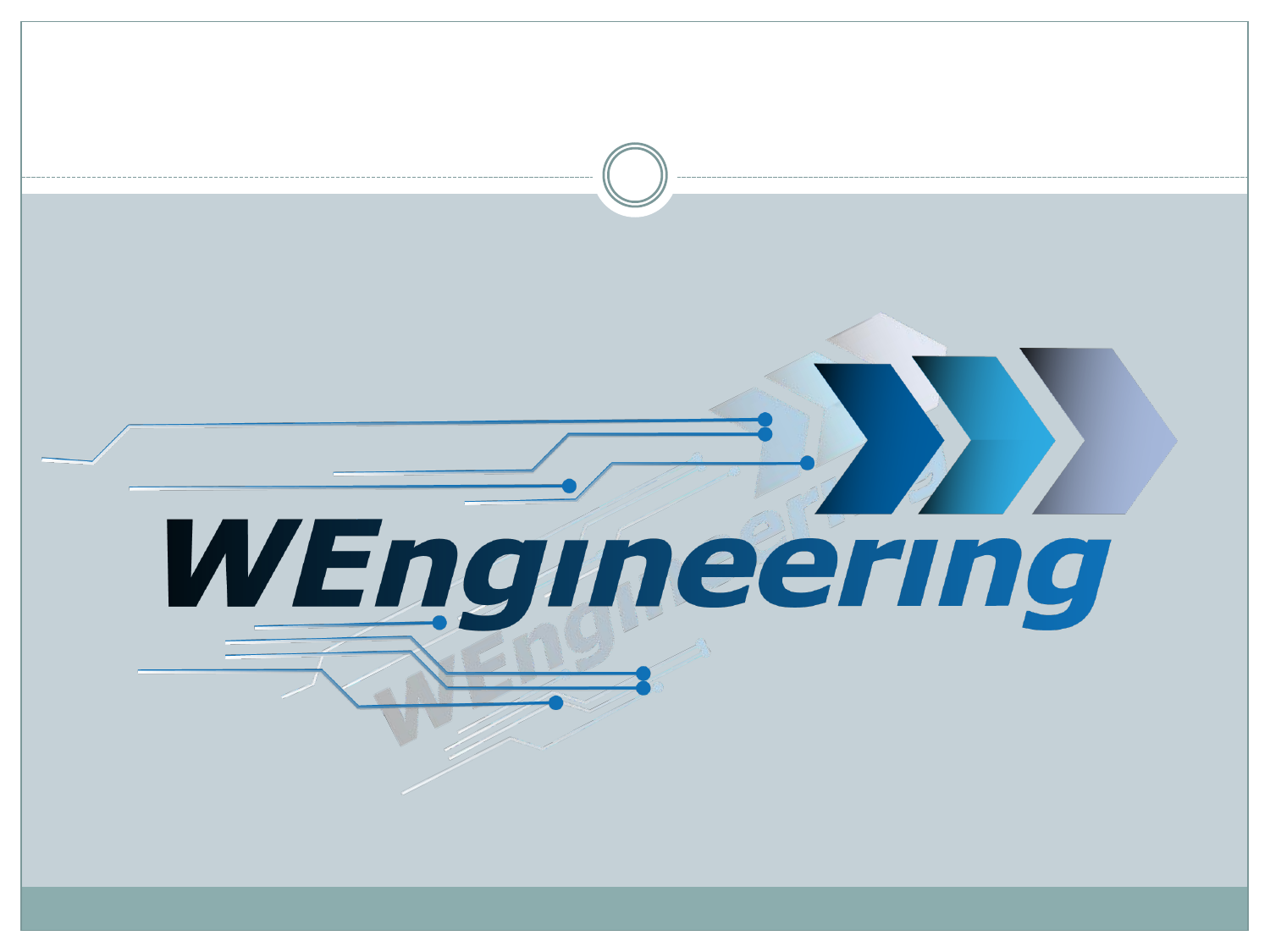Version:V1.1 Datum:08.12.2016



# **Inhaltverzeichnis**

| Software installation            | S.3  |
|----------------------------------|------|
| <b>USB</b> Driver installation   |      |
| Software functions overview      | S.5  |
| WIC set configuration            | S.6  |
| WIC load and store configuration | S.19 |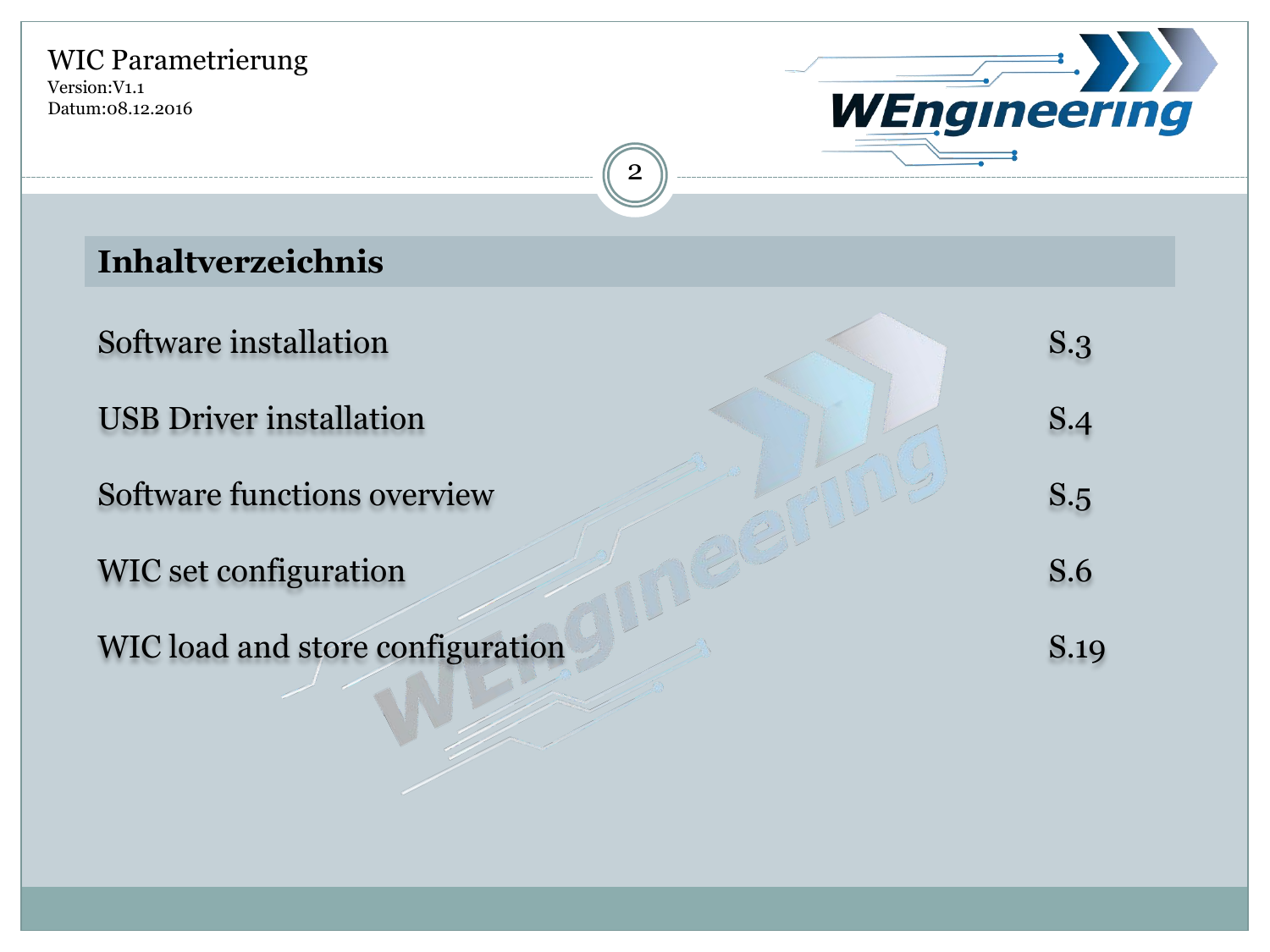Version:V1.1 Datum:08.12.2016



## **Software Installation**

- 1. Download and unpack the software
- 2. Run Setup.exe and follow the instructions

| Setup - WIC GUI                                                                                                                |             |
|--------------------------------------------------------------------------------------------------------------------------------|-------------|
| Ziel-Ordner wählen<br>Wohin soll WIC GUI installiert werden?                                                                   |             |
| Das Setup wird WIC GUI in den folgenden Ordner installieren.                                                                   |             |
| Klicken Sie auf "Weiter", um fortzufahren. Klicken Sie auf "Durchsuchen", falls Sie einen<br>anderen Ordner auswählen möchten. |             |
| C: \Program Files (x86) \WIC GUI                                                                                               | Durchsuchen |
|                                                                                                                                |             |
| Mindestens 319,9 MB freier Speicherplatz ist erforderlich.                                                                     |             |
| Weiter $>$                                                                                                                     | Abbrechen   |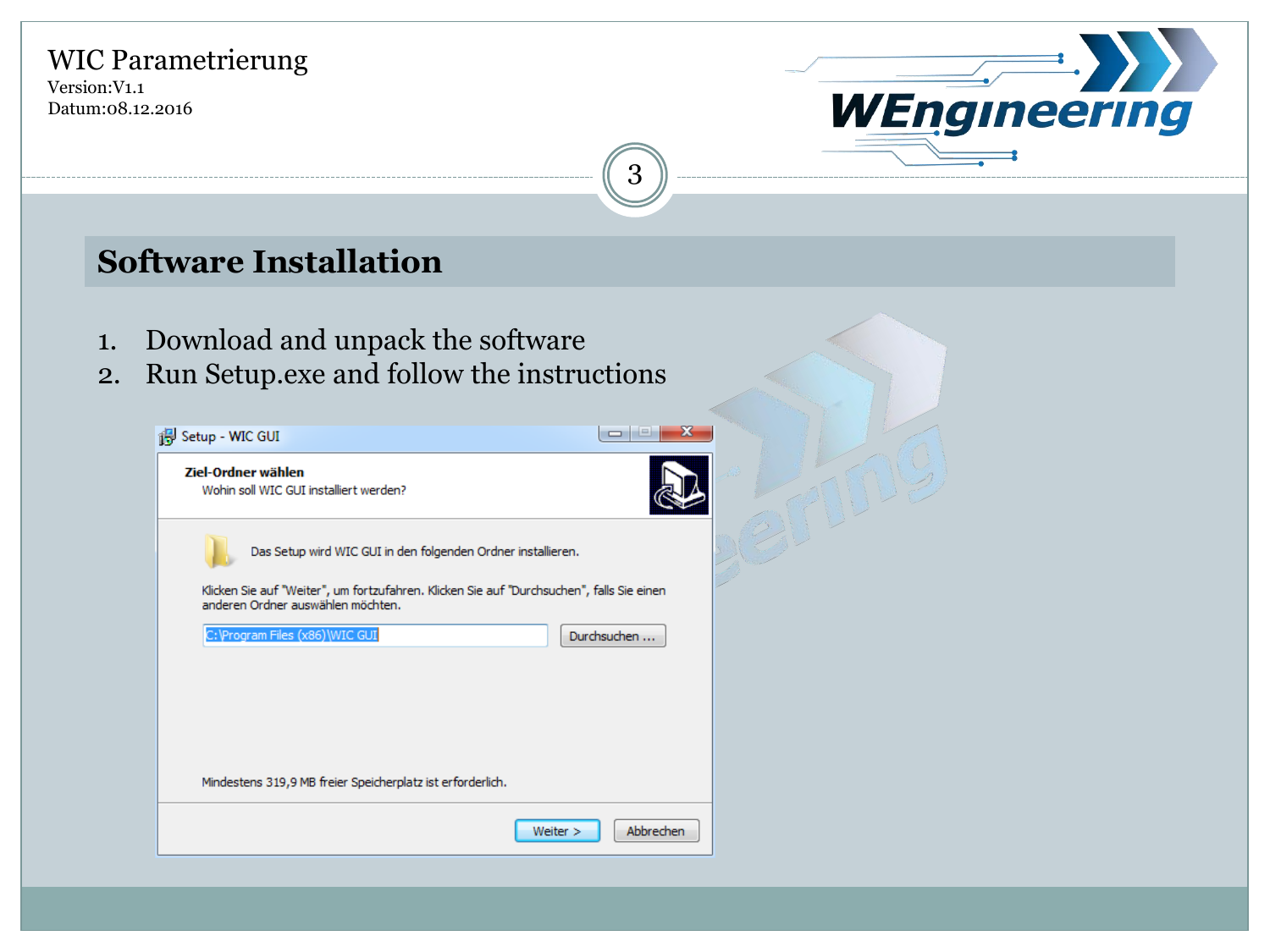Version:V1.1 Datum:08.12.2016



## **Treiber Installation**

- 1. Connect the USB cable to the PC
- 2. Install the USB Driver. The driver is in the installation folder "Driver\FTDI\"

|                                                                                       | Neuer Ordner<br>$\mathsf{other}$ aufnehmen $\blacktriangledown$<br>Freigeben für $\blacktriangledown$<br><b>Brennen</b> |  |  |  |  |
|---------------------------------------------------------------------------------------|-------------------------------------------------------------------------------------------------------------------------|--|--|--|--|
| ≖<br>Änderungsdatum<br>Größe<br>Name<br>Typ                                           |                                                                                                                         |  |  |  |  |
| amd <sub>64</sub><br>10.12.2016 16:27<br>Dateiordner                                  |                                                                                                                         |  |  |  |  |
| i386<br>10.12.2016 16:27<br>Dateiordner                                               |                                                                                                                         |  |  |  |  |
| <b>Static</b><br>10.12.2016 16:27<br>Dateiordner                                      |                                                                                                                         |  |  |  |  |
| E CDM v2.12.18 WHQL Certified.zip<br>04.10.2016 15:35<br><b>ZIP-Datei</b><br>1.323 KB |                                                                                                                         |  |  |  |  |
| h ftd2xx.h<br>21.06.2016 15:20<br>Header file                                         | 41 KB                                                                                                                   |  |  |  |  |
| ftdibus.cat<br>21.06.2016 15:20<br>Sicherheitskatalog                                 | 15 KB                                                                                                                   |  |  |  |  |
| ftdibus.inf<br>21.06.2016 15:20<br>Setup-Informatio                                   | 19 KB                                                                                                                   |  |  |  |  |
| ftdiport.cat<br>21.06.2016 15:20<br>Sicherheitskatalog                                | <b>14 KB</b>                                                                                                            |  |  |  |  |
| ftdiport.inf<br>21.06.2016 15:20<br>雛<br>Setup-Informatio                             | <b>15 KB</b>                                                                                                            |  |  |  |  |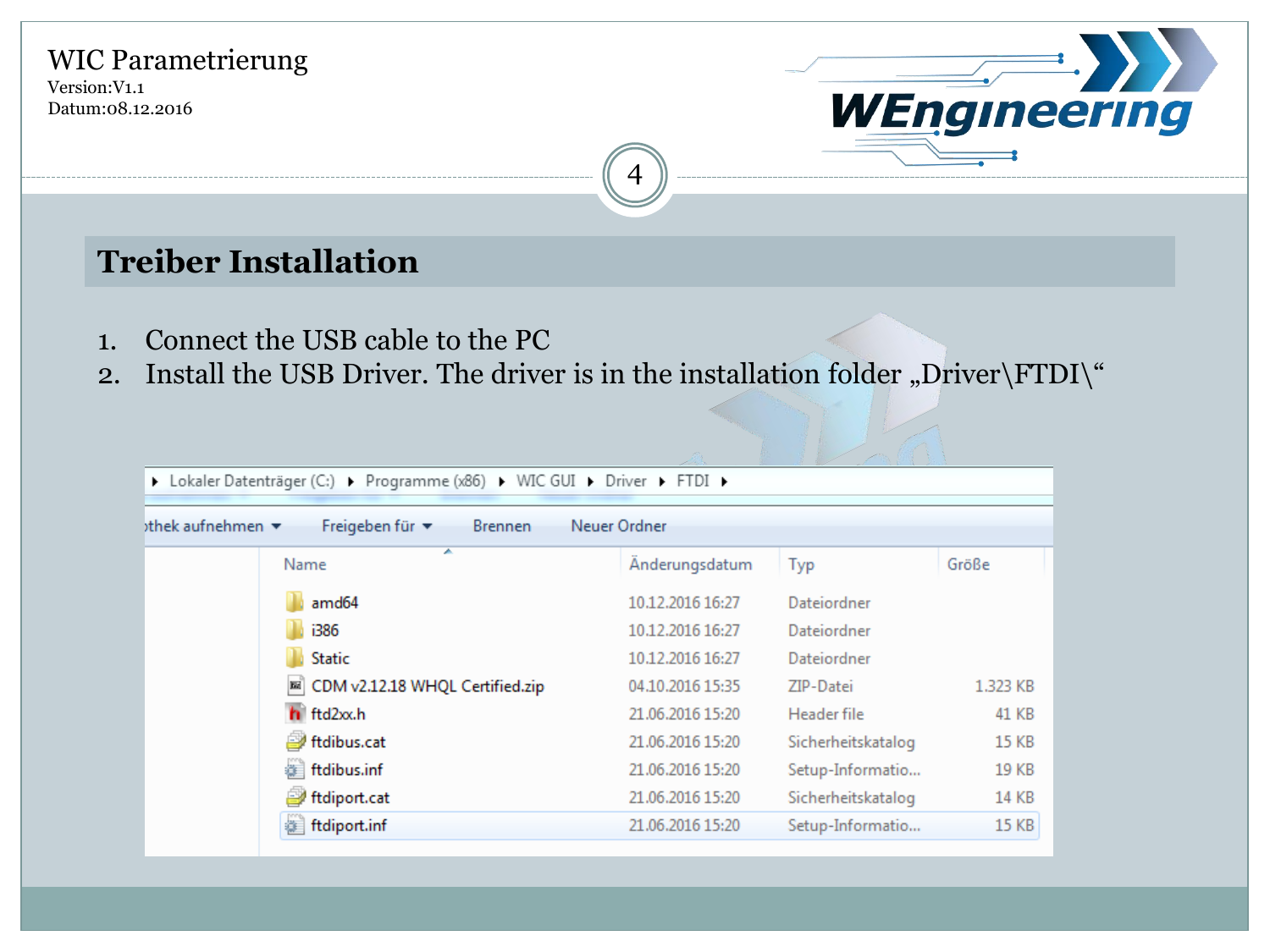Version:V1.1 Datum:08.12.2016



5

# **1. Vehicle Identification**

| <b>Vehicle Identification</b> |                  |
|-------------------------------|------------------|
| Modell                        | <b>BMW F1x</b>   |
| Engine                        | DDE7.3.1_N57_Fxx |
| <b>Engine Power</b>           | 500 hp           |
|                               |                  |

*Here the ECU will be set to the corresponding vehicle variant.*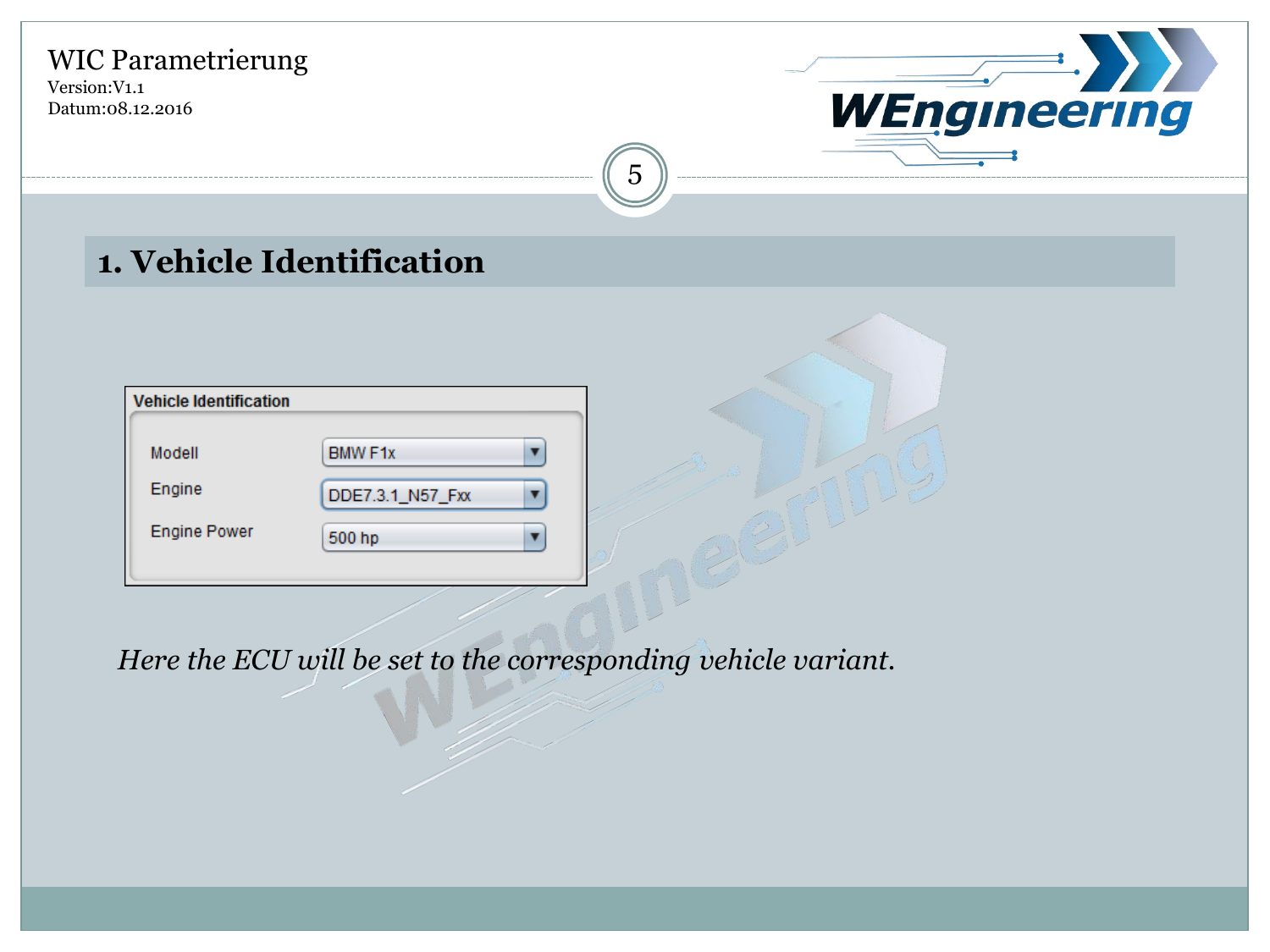#### WIC Parametrierung Version:V1.1

Datum:08.12.2016



# **3. Setup of Injection Parameters**

The configuration of the injection profile has 3 parts:

- 1. Preconditions
- 2. Conditions
- 3. Injection parameters

*The preconditions and conditions are used to check the engine and transmission status.*

6

*The injection parameters are used to check the engine power status.*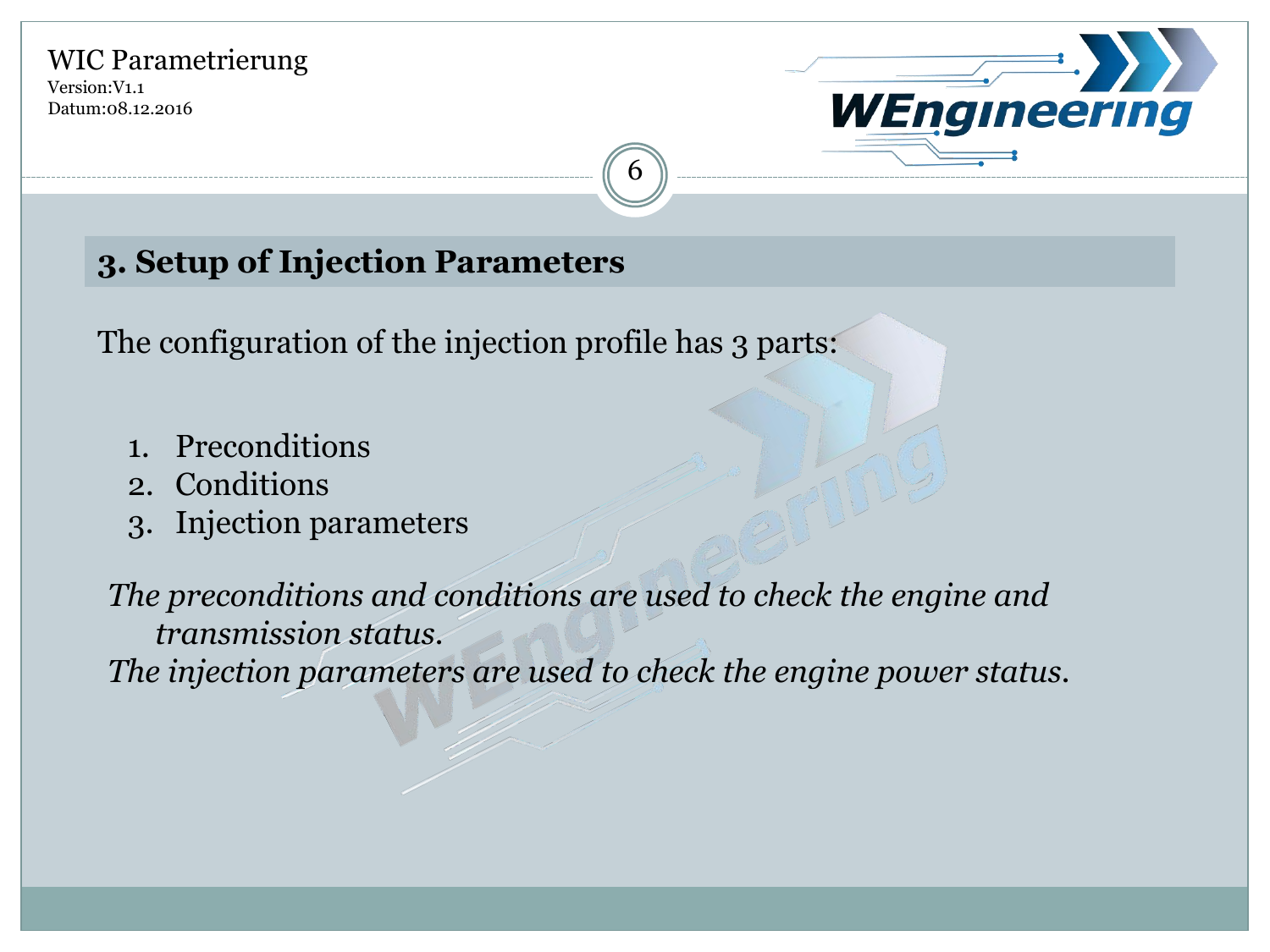Version:V1.1 Datum:08.12.2016



# **3. Setup of Injection Parameters**

## 1. Preconditions setup

| <b>Inject Preconditions</b>     |    |                               |    |
|---------------------------------|----|-------------------------------|----|
| Use Engine Oil Temperature [°C] | 75 | Use Gear Oil Temperature [°C] | 50 |
| Use Outside Temperature [°C]    | 5  | Use Liquid Level [%]          |    |
|                                 |    |                               |    |

*Here it is possible to activate the injection preconditions.* 

*Only the selected sensor values will be used (select checkbox). The current sensor value of all selected sensors should be higher than the precondition values. The status will be shown with the following symbols in the display:*



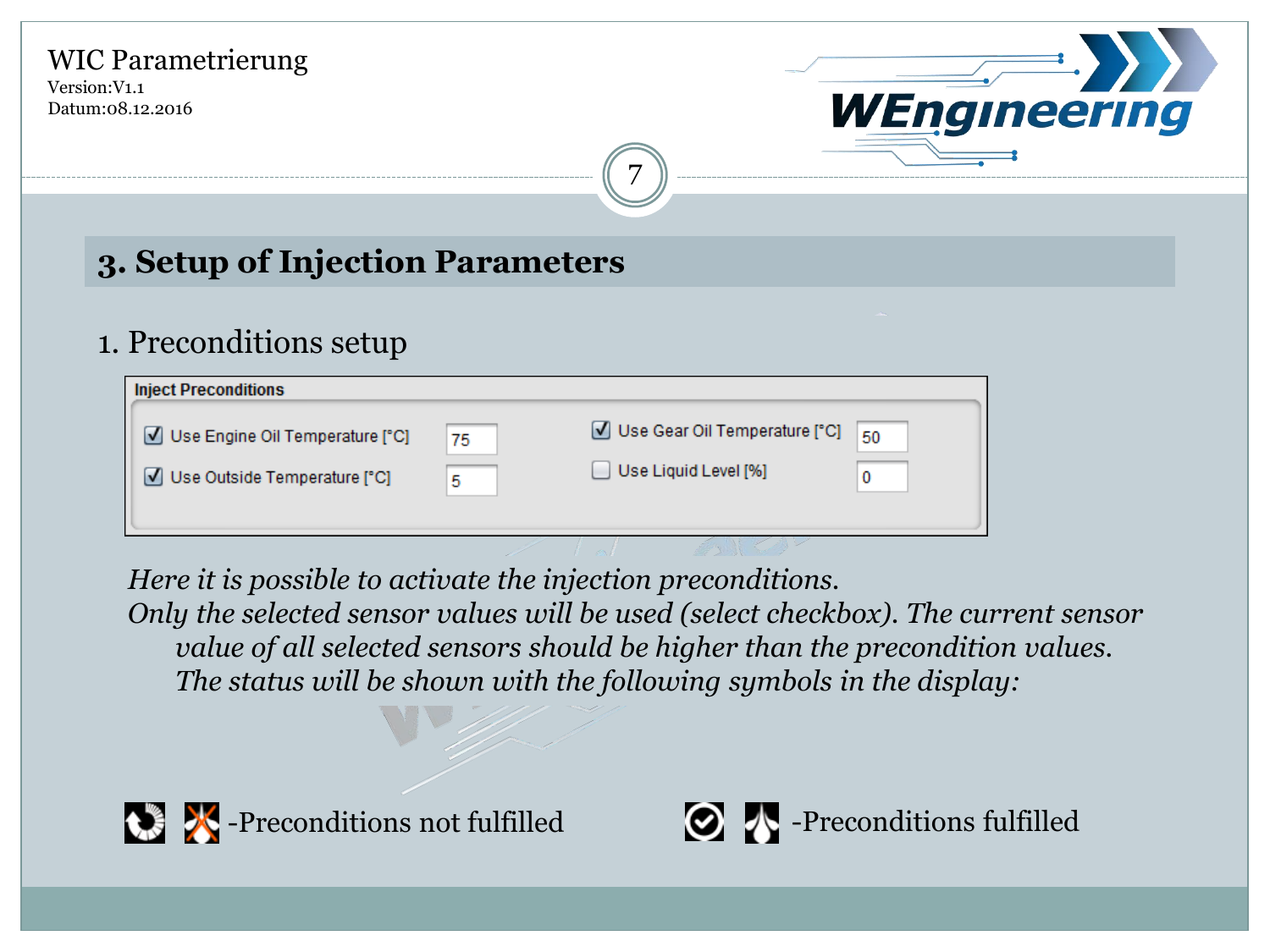Version:V1.1 Datum:08.12.2016



# **3. Setup of Injection Parameters**

#### 2. Setup Conditions

| <b>Inject Conditions</b>   |    |                              |     |
|----------------------------|----|------------------------------|-----|
| ■ Use Gear [Nr]            | 2  | Use Accel Pedal [%]          | 90  |
| Use Boost Temperature [°C] | 35 | Use Exhaust Temperature [°C] | 450 |

*Here it is possible to activate the injection conditions.*

*Only the selected sensor values will be used (select checkbox). The current sensor value of all selected sensors should be higher than the condition values.*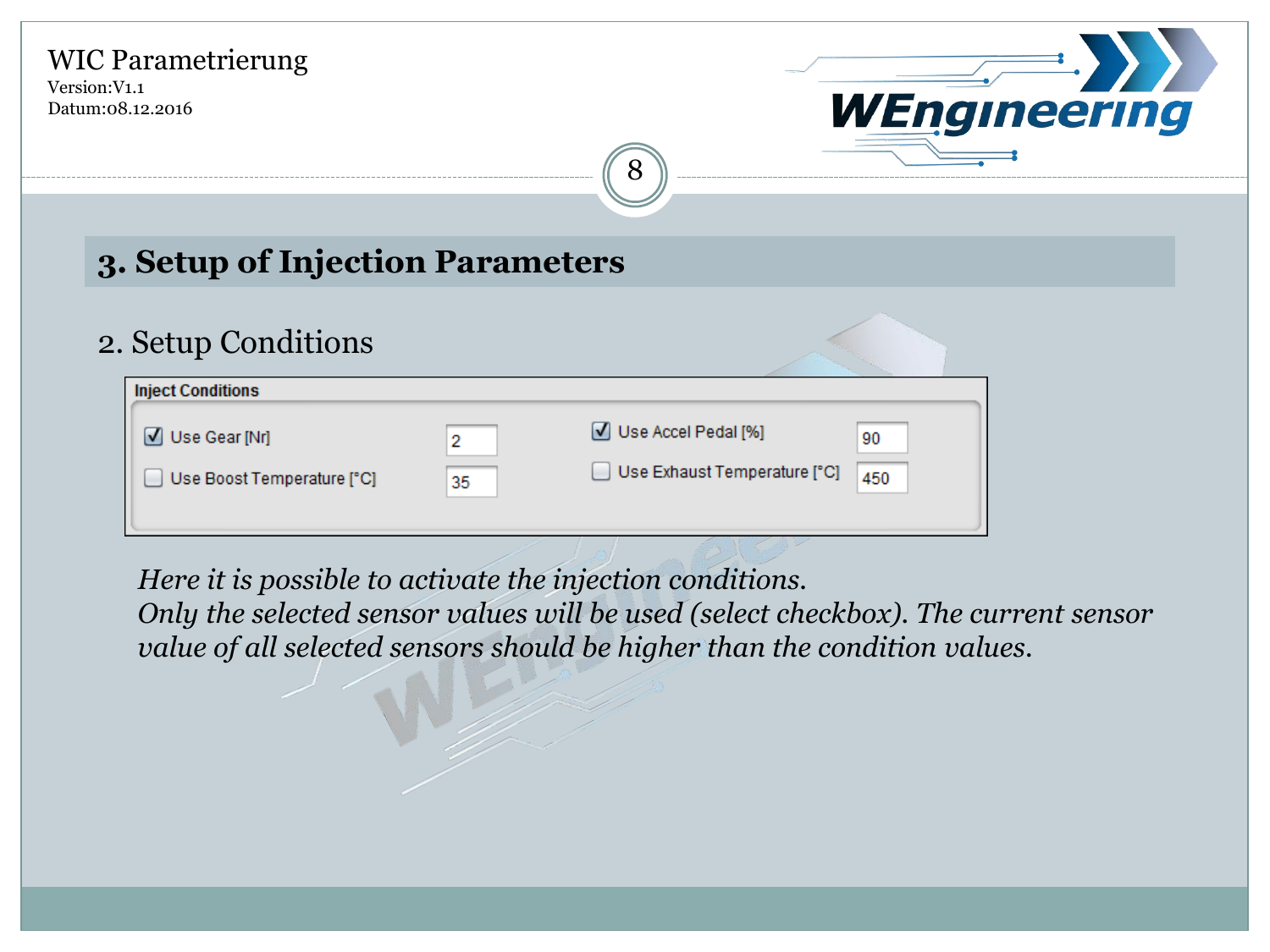Version:V1.1 Datum:08.12.2016



# **3. Setup of Injection Parameters**

#### 3. Setup of Injection Parameters

| <b>Main Inject Parameter</b>                                 |                         |                      |                  |
|--------------------------------------------------------------|-------------------------|----------------------|------------------|
| Nozzle total flow [ml/min]<br>100                            | Min Injection [%]<br>20 | Max Injection [%]    | 100              |
| V Use Torque                                                 | Start [Nm]<br>200       | End [Nm]<br>hp<br>56 | hp<br>600<br>384 |
| Use Engine RPM                                               | Start [U/Min]<br>2000   | End [U/Min]          | 4500             |
| Use Boost Pressure                                           | Start [mbar]<br>1700    | End [mbar]           | 2200             |
| Use Nozzle 1<br><b>PWM</b><br>$\mathbf{v}$                   | Start [U/Min]<br>3000   |                      | 50               |
| Use Nozzle 2<br><b>USE NOZZLE</b><br>$\overline{\mathbf{v}}$ | Start [U/Min]<br>4000   |                      | $\vert 0 \vert$  |
| PWM inject cycle duration [ms]<br>100                        |                         |                      |                  |

9

*Here it is possible to configurate the injection parameters.*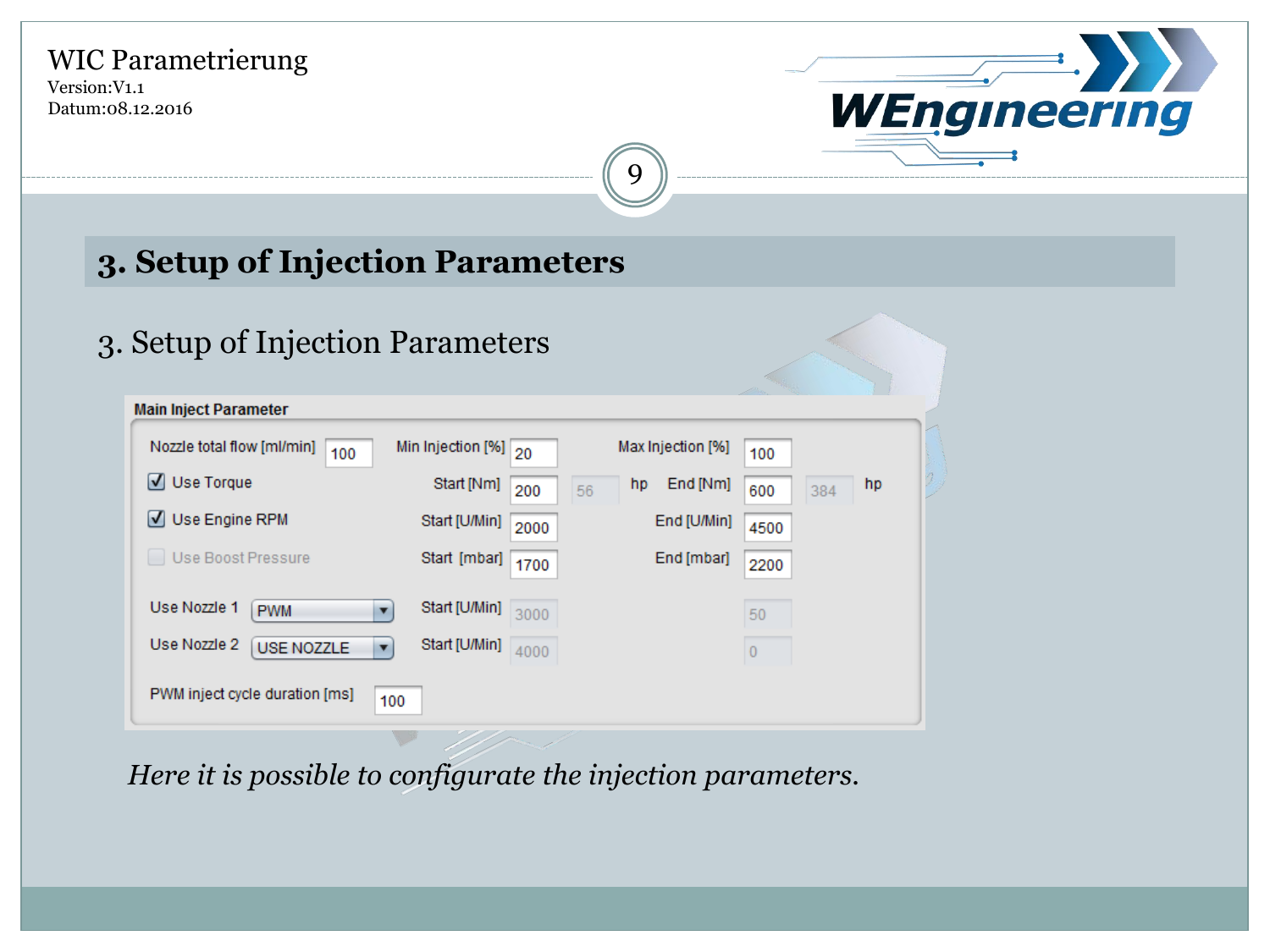Version:V1.1 Datum:08.12.2016



## **Setup of Injection Parameters**

## 3. Setup of Injection Parameters

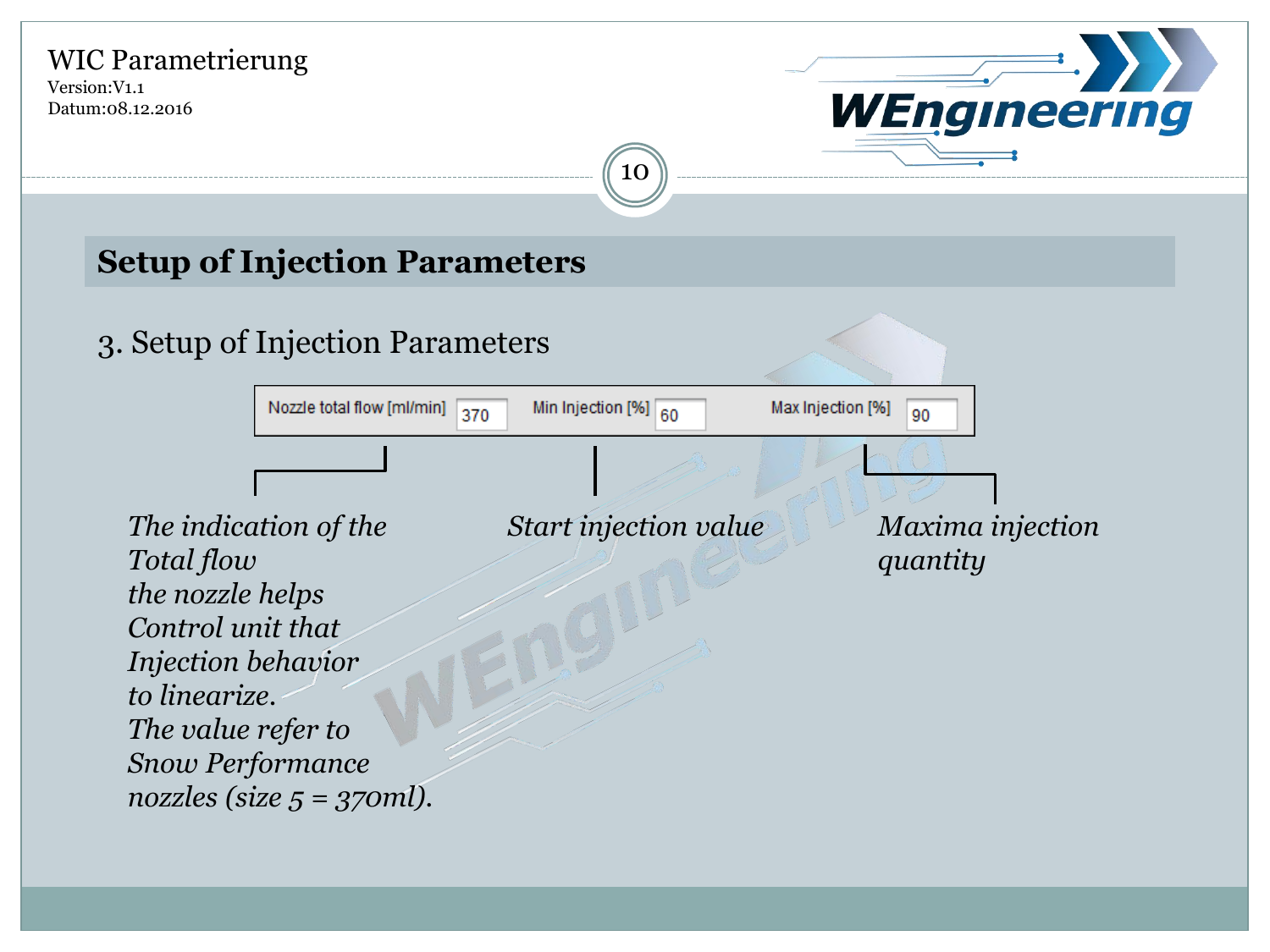Version:V1.1 Datum:08.12.2016



## **Setup of Injection Parameters**

#### 3. Setup of Injection Parameters

| Use Torque         | Start [Nm]<br>300<br>85 | End [Nm]<br>hp<br>np<br>550<br>352 |
|--------------------|-------------------------|------------------------------------|
| Use Engine RPM     | Start [U/Min] 2000      | End [U/Min]<br>4500                |
| Use Boost Pressure | Start [mbar]   0        | End [mbar]                         |

*Three signals (torque, speed and boost pressure) are available for the injection control. However, the signals can also be combined as in the example above (2D injection). With the combination of torque and speed, a performance-dependent injection is generated. The injection starts with the minimum set injection quantity as soon as the start values are reached. The maximum injection quantity is reached linearly at the end values.*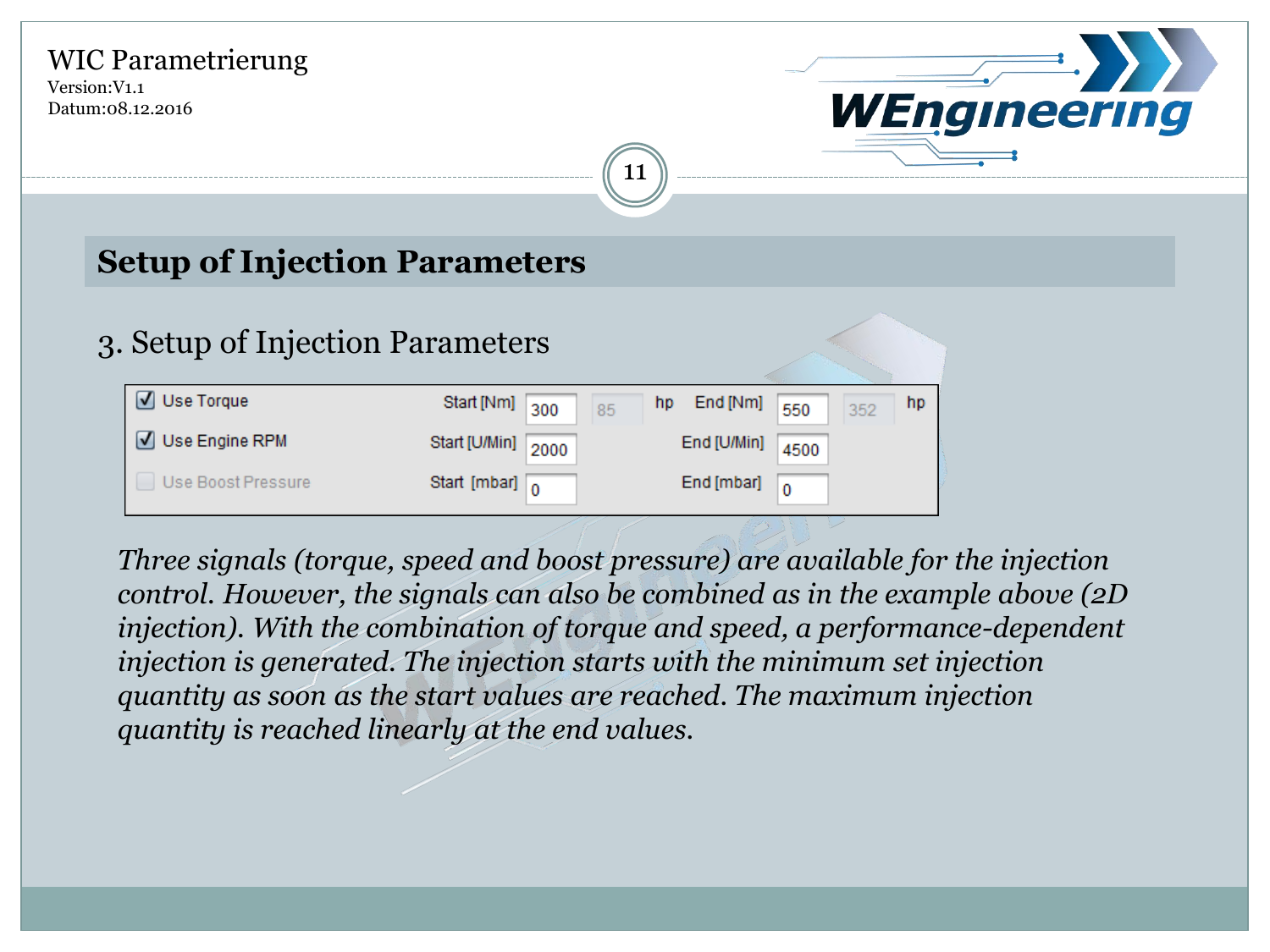Version:V1.1 Datum:08.12.2016



## **Setup of Injection Parameters**

#### 3. Setup of Injection Parameters

| Nozzle total flow [ml/min]<br>370 | Min Injection [%] 60 | Max Injection [%]    | 90                |
|-----------------------------------|----------------------|----------------------|-------------------|
| Use Torque                        | Start [Nm]<br>300    | End [Nm]<br>hp<br>85 | -np<br>550<br>352 |
| Use Engine RPM                    | Start [U/Min] 2000   | End [U/Min]          | 4500              |
| Use Boost Pressure                | Start [mbar] 0       | End [mbar]           | $\bf{0}$          |

12



*Based on the sample values, this looks Injection behavior as follows:*

*The injection process starts at 60% a power of 85Hp. The maximal Injection volume is reached at 350Hp.*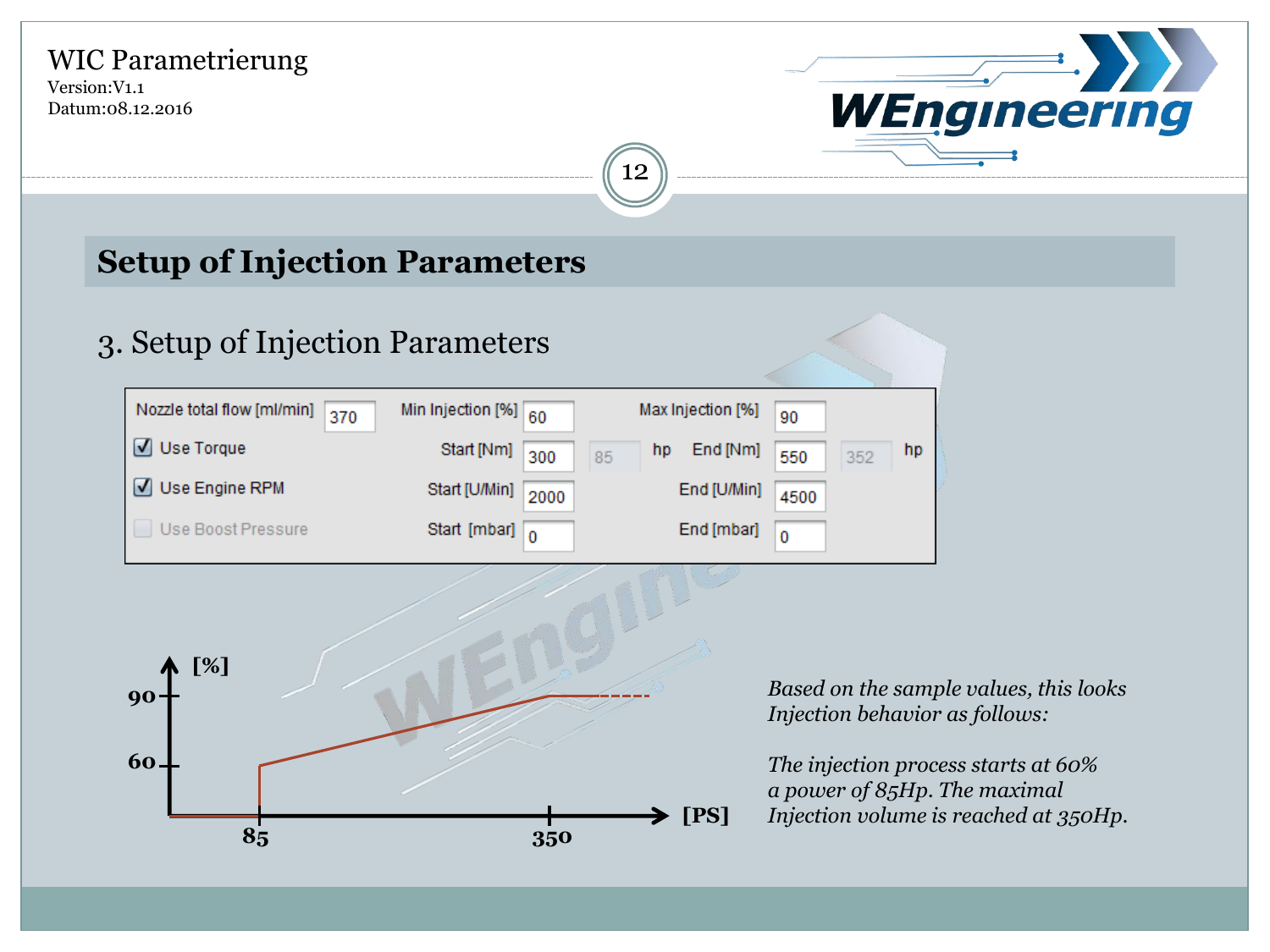| <b>WIC Parametrierung</b><br>Version: V <sub>1.1</sub><br>Datum:08.12.2016                                            | <b>WEngineering</b><br>l3 |
|-----------------------------------------------------------------------------------------------------------------------|---------------------------|
| <b>Setup of Injection Parameters</b>                                                                                  |                           |
| 3. Setup of Injection Parameters                                                                                      |                           |
| Use Nozzle 1<br>Start [U/Min] $\vert_{\cap}$<br>USE NOZZLE<br>Use Nozzle 2<br>Start [U/Min]<br>BOOST MODE   V<br>3700 |                           |

*The control unit supports up to two more by means of a valve switchable injectors. There are 4 different modes.*

*USE NOZZLE: The output will switched in parallel with an active injection. BOOST MODE: The output will switched as soon as the RPM is reached. Furthermore, an accelerator pedal position of at least 90% is required. The flow rate is regulated by the pump pressure in the first two modes.*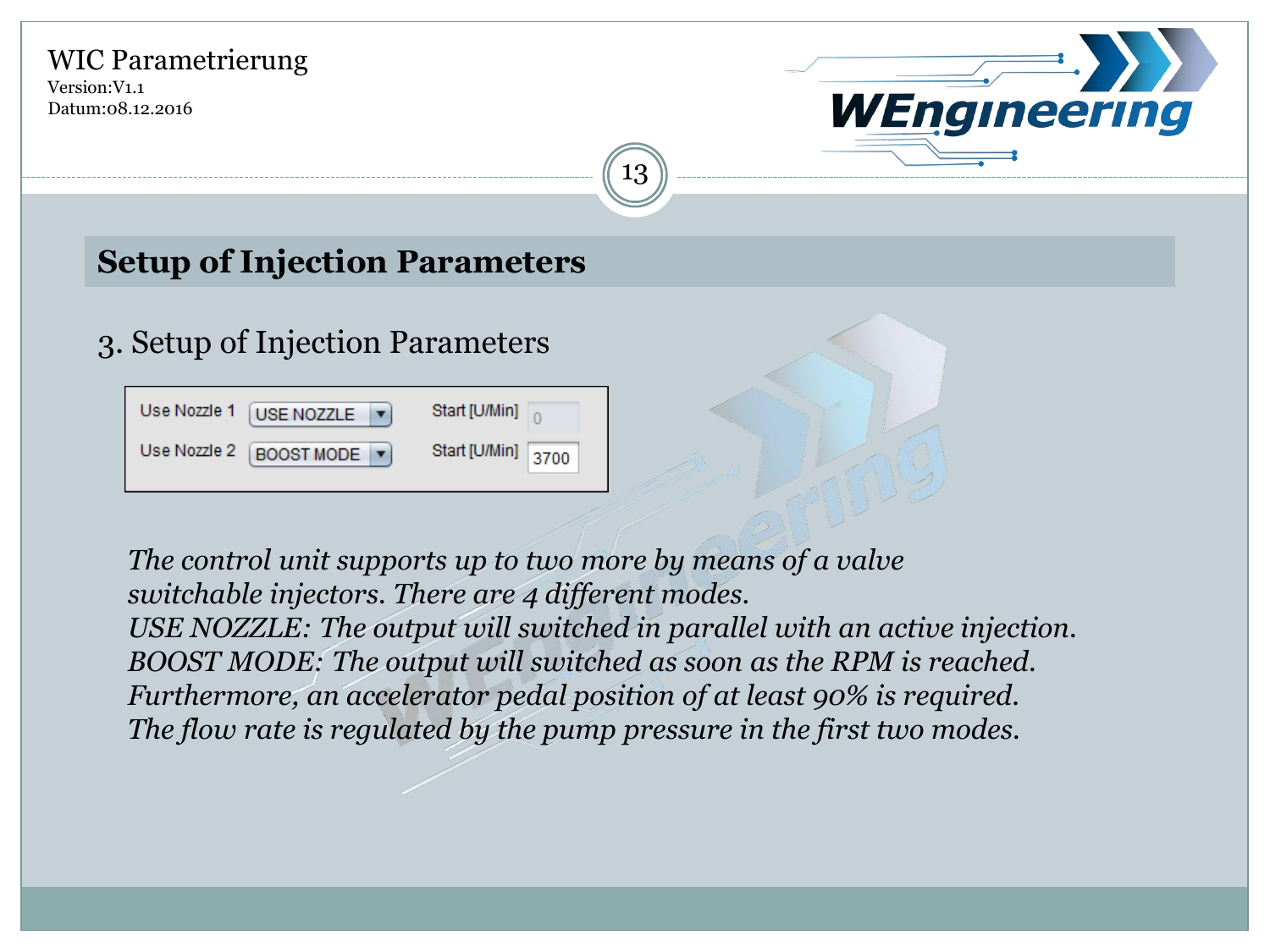## WIC Parametrierung Version:V1.1 WEngineering Datum:08.12.201614 **Setup of Injection Parameters** 3. Setup of Injection Parameters Use Nozzle 1 Start [U/Min]  $3000$ **PWM** Start [U/Min]  $\boxed{4000}$ Use Nozzle 2 **USE NOZZLE** PWM inject cycle duration [ms] 100 *PWM: The valve is clocked by a PWM signal. The pump builds the maximum pressure on. The cycle time of the valve timing can be up to set to 50ms = 20Hz.*

*PWM Pump: The valve is clocked by a PWM signal. The pump handle depending on the injection quantity the pump pressure.*

*A suitable PWM valve is required to control the valve via PWM!*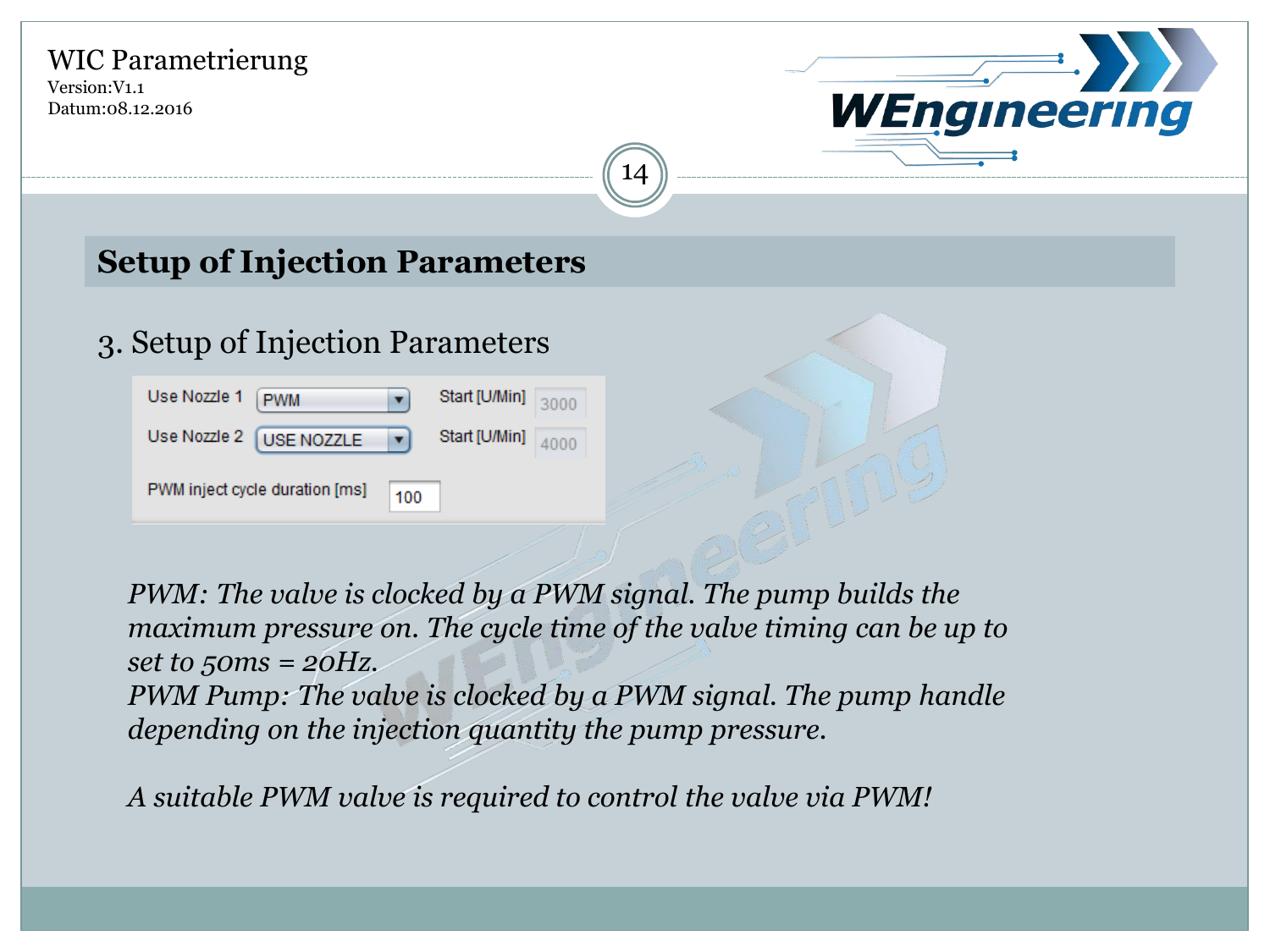Version:V1.1 Datum:08.12.2016



## **Setup of Injection Parameters**

## 3. Setup of Injection Parameters

| <b>Engine Power Adjustment</b> |                |  |
|--------------------------------|----------------|--|
| Correction [%]                 | 0 <sub>0</sub> |  |

*This parameter is used to correct the displayed performance. There is usually a deviation with an active water injection or through a map optimization. The difference of the deviation can only be determined on a test bench. Example: A max. Power measured by 385PS and the vehicle delivers a value of 350Hp, in this case a 10 percent correction is necessary. This can be set individually for each injection profile.*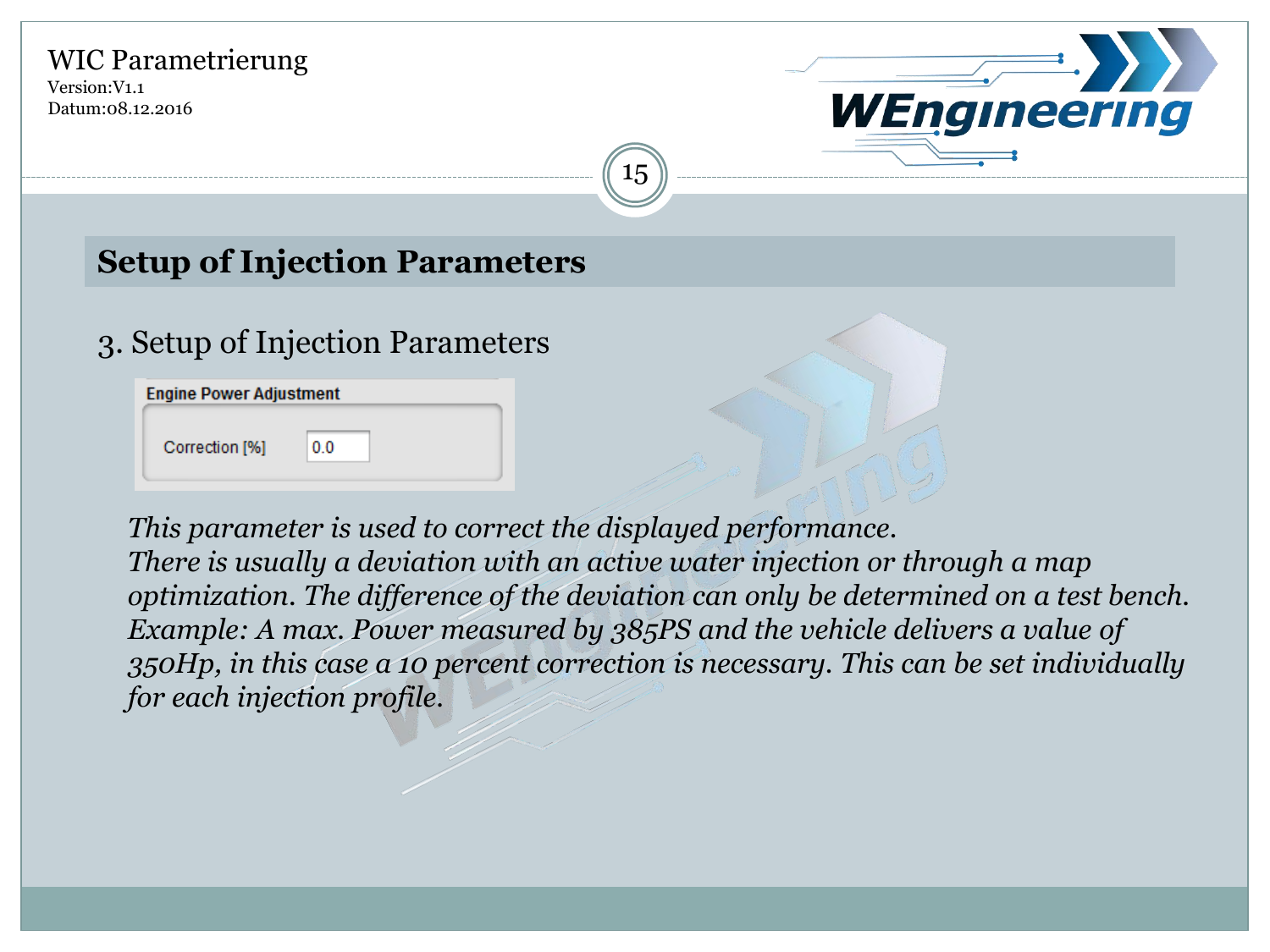| <b>WIC Parametrierung</b><br>Version:V1.1<br>Datum:08.12.2016 |                                                   | WEngineering |
|---------------------------------------------------------------|---------------------------------------------------|--------------|
|                                                               | 16                                                |              |
|                                                               | Mapping the injection profiles to driver profiles |              |
|                                                               |                                                   |              |
|                                                               |                                                   |              |
| <b>Select Inject Profile</b>                                  |                                                   |              |
| Select Inject Profile                                         | <b>OFF</b>                                        |              |
|                                                               |                                                   |              |

*The control unit has 4 configurable injection profiles: "ECO, SPORT, PERFORMANCE, AUTO". Injection profile "OFF" cannot be configured. No injection takes place in this profile. The injection conditions and injection parameters including the power correction can be carried out individually for the configurable profiles.*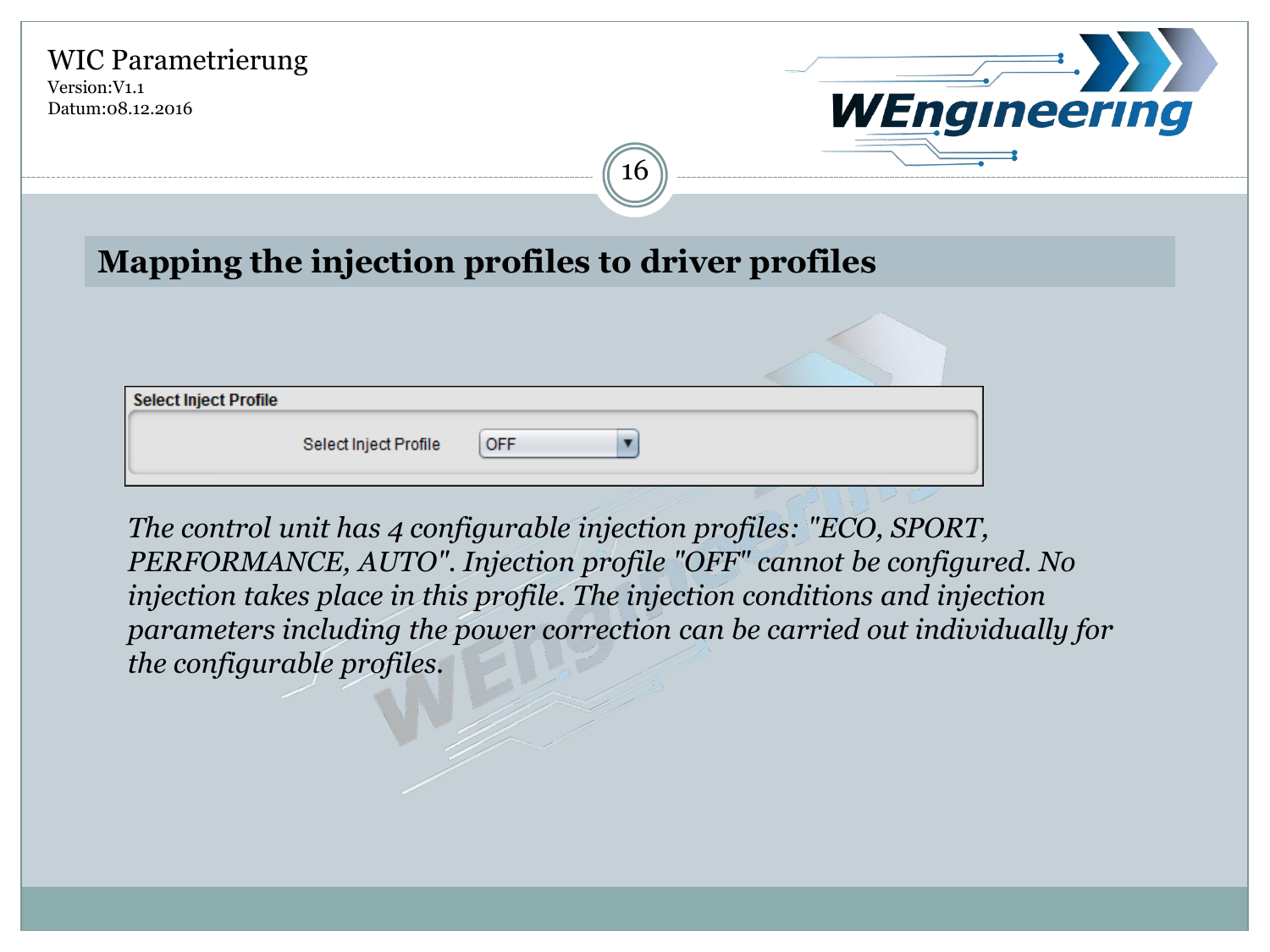Version:V1.1 Datum:08.12.2016



# **Mapping the injection profiles to driver profiles**

17

| <b>Profile Mapping</b>      |                    |  |  |  |  |
|-----------------------------|--------------------|--|--|--|--|
|                             |                    |  |  |  |  |
| <b>INITIAL</b> -----------> | <b>OFF</b><br>v    |  |  |  |  |
| TRACTION ------>            | <b>OFF</b>         |  |  |  |  |
| KOMFORT ----->              | <b>AUTO</b>        |  |  |  |  |
| BASIS ----------->          | <b>AUTO</b>        |  |  |  |  |
| SPORT --------->            | <b>SPORT</b>       |  |  |  |  |
| SPORT+ -------->            | PERFORMANCE        |  |  |  |  |
| RACE ------------>          | <b>PERFORMANCE</b> |  |  |  |  |
| ECO ------------>           | ECO                |  |  |  |  |
|                             |                    |  |  |  |  |

*The injection profiles (right) are assigned to the driver profiles (left) in this area. Only for F models.*

*Driver profile -----> Injection profile*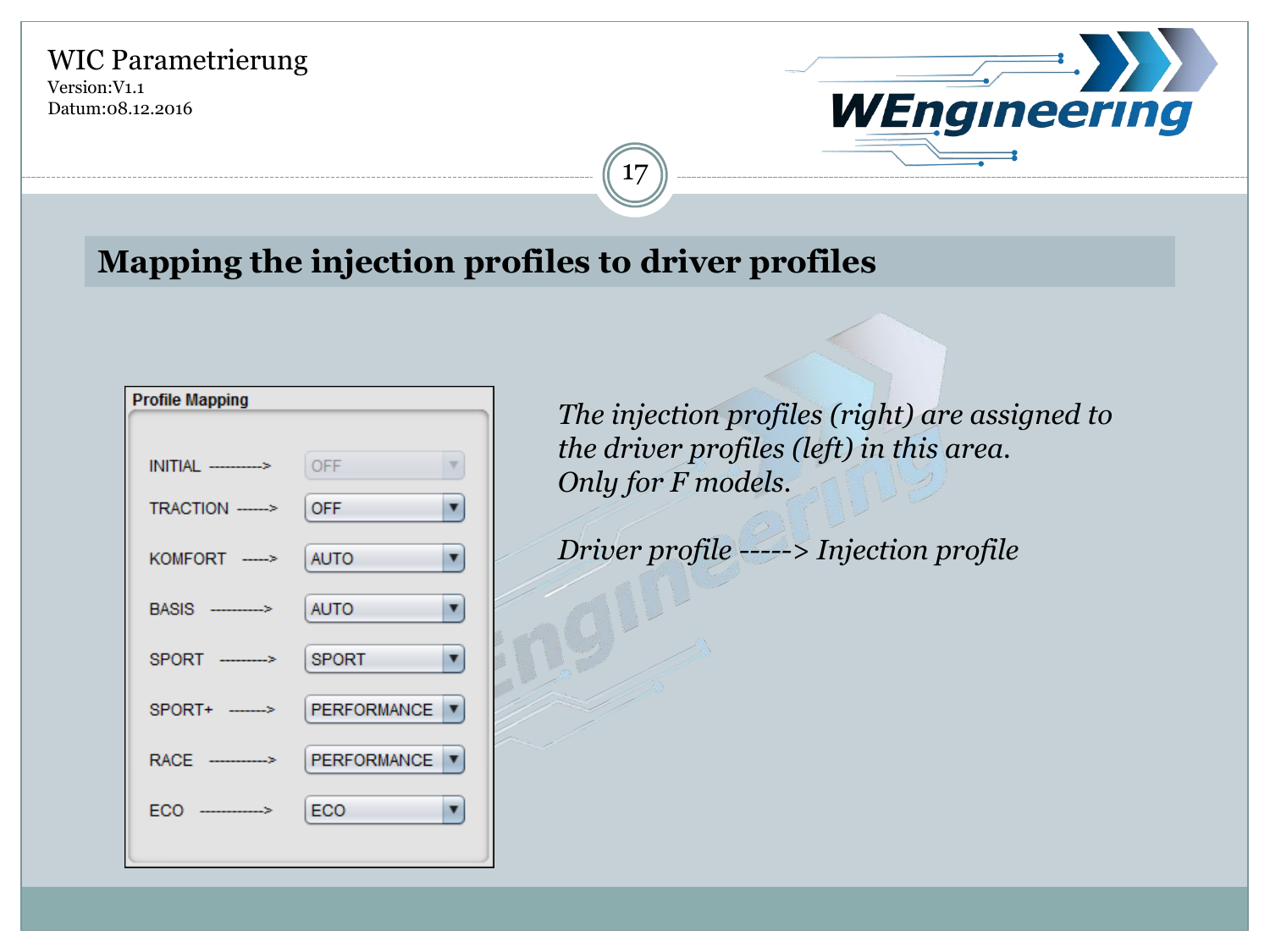Version:V1.1 Datum:08.12.2016



## **Shift light parameter**

| <b>Shift Helper</b> |      |      |      |                |      |      |      |      |      |          |
|---------------------|------|------|------|----------------|------|------|------|------|------|----------|
| Gear[Nr.]           |      | 2    | 3    | $\overline{4}$ | 5    | 6    |      | 8    | 9    | 10       |
| RPM Trigger         | 3700 | 4000 | 4200 | 4400           | 4500 | 4600 | 4500 | 5000 | 5000 | 5000     |
|                     | 0    | 0    | 0    | 0              | 0    | 0    | 0    | 0    | 0    | $\bf{0}$ |

18

*The shift point can be stored here for each gear. Not for manual gearbox available.*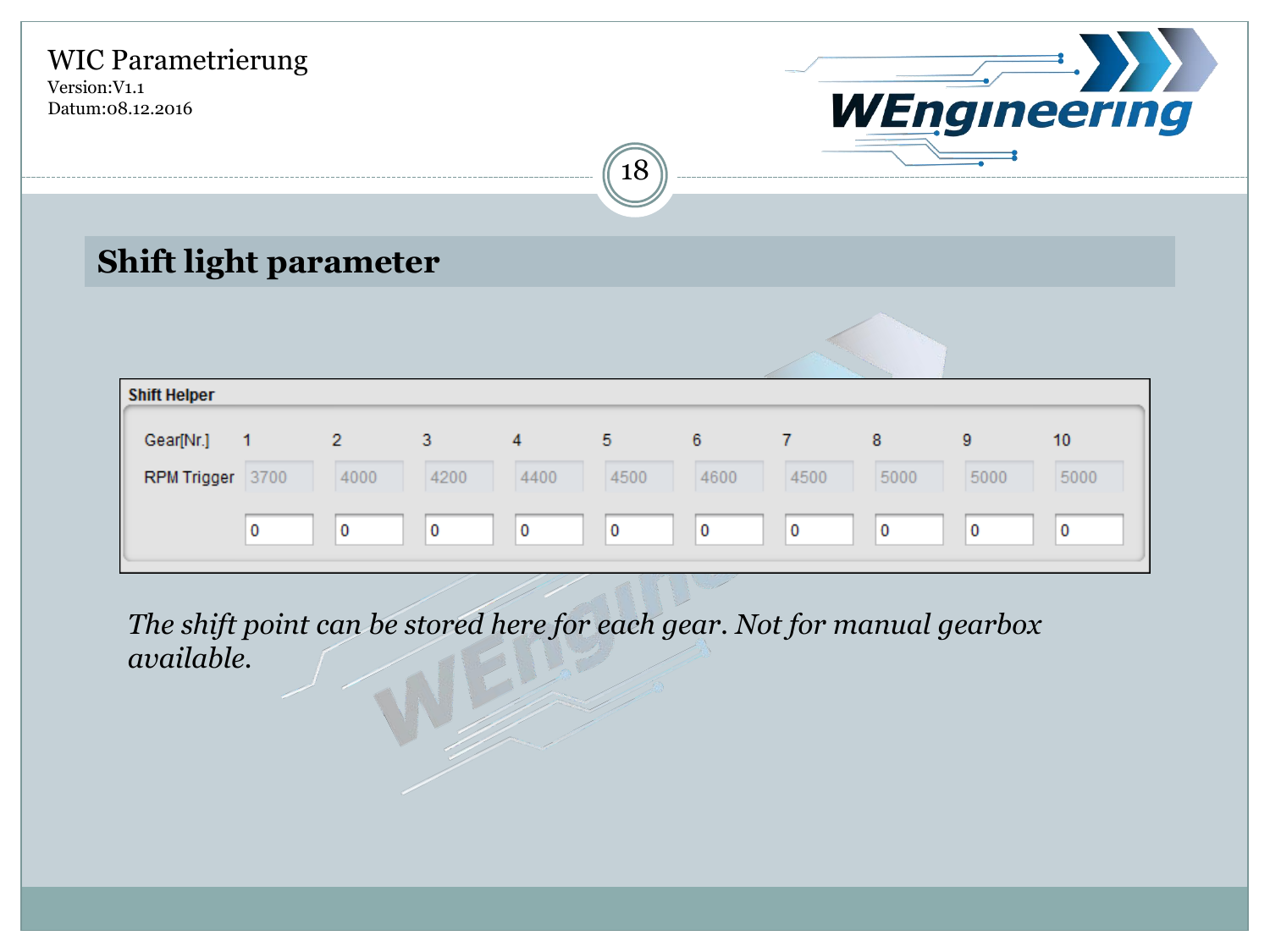Version:V1.1 Datum:08.12.2016



## **Load and save parameter**

## 5. Load and save parameter

COM<sub>5</sub> Disconnect Connect

1. First select the appropriate COM port and press "Connect". If no COM port is available in the selection window, an error occurred during the installation of the driver. Please pay attention to the choice of the correct COM port.